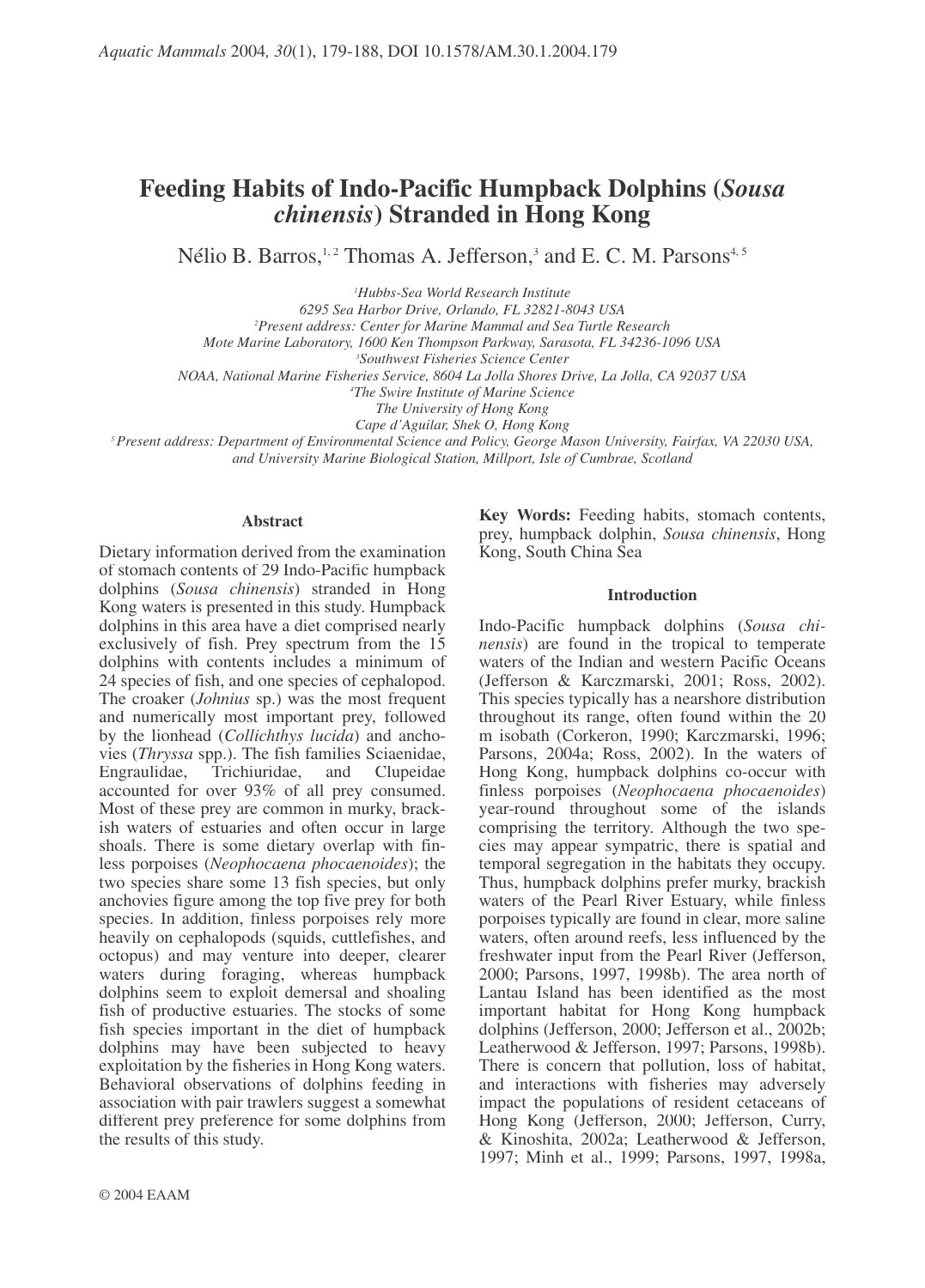1999a, 1999b, 2004a; Parsons & Chan, 1998; Smith & Jefferson, 2002).

This study provides insights into the feeding ecology of humpback dolphins in Hong Kong waters. We hope that these data will be useful in the interpretation of patterns of habitat use, competition with other cetacean species, interactions with fisheries, analyses of body burdens of pollutants accumulated through the food chain, and the ultimate conservation and management of this species in Hong Kong waters.

## **Materials and Methods**

Specimens for this study were collected as strandings in Hong Kong (see Jefferson, 2000; Jefferson et al., 2002a; Parsons 1997, 1998a, 1999a; Parsons & Jefferson, 2000). Entire stomachs were removed from carcasses and examined in the laboratory for presence of food matter. We followed the methods outlined in a previous study (Barros et al., 2002) to allow for direct comparisons with similar data obtained for finless porpoises. Wet weight of stomach contents was recorded in grams, and fish earbones (otoliths) were the primary structures used in prey identification, using comparative material from a local reference collection and published pictorial guides (e.g., Härkönen, 1986; Shen, 1993; Smale et al., 1995; Zheng, 1981). Whenever possible, prey was identified to the level of species or genus. Undigested fish retrieved from stomachs were measured to the nearest millimeter. The numerical contribution of each fish species was calculated, assuming that the highest number of either left or right otoliths represented the total number of specimens consumed of each particular prey. The biomass of prey consumed could not be estimated, due to the lack of appropriate allometric equations relating prey hard structures to prey dimensions (Parsons, 1997). We re-analyzed data examined in Parsons and incorporated them into this study. A preliminary analysis of a subset of the present sample has been recently presented in Jefferson (2000). Calculations of taxa diversity (terminology used in Barros et al., 2002) were made using the Shannon-Wiener index (Krebs, 1999). Statistical analyses (Zar, 1999) were performed using SYSTATI (version 8.0 for Windows).

## **Results**

The stomachs of 29 humpback dolphins stranded from 1994 to 2000 were examined. Of these, 13 were empty (SC95-02/04, 234 cm; SC95-03/05, 210 cm; SC96-26/05, 107 cm; SC96-09/08, 107 cm; SC96-29/08, 102 cm; SC96-31/08, 105 cm; SC97-10/02, 207 cm; SC97-10/09, 110 cm; SC98-

17/01, 238 cm; SC99-04/05, 114 cm; SC99-30/ 05, 113.3 cm; SC99-27/06, 107 cm; SC00-15/02. 183 cm). Because length at birth is estimated at 100 cm (Jefferson, 2000), eight of these dolphins were likely neonates. Milk was discovered in the stomach of one of these neonates (SC96-26/05). Subsequent analyses showed high concentrations of organic pollutants, notably PCBs and DDT (Parsons & Chan, 1998).

An additional dolphin (SC00-04/05, female, 220 cm) had a massive ball of fine-mesh net occupying most of its forestomach chamber. This "net ball" was about 15 cm in diameter, and the net had a mesh size of approximately 2 cm. The stomach was otherwise devoid of any other material or food remnants. The remaining 15 humpback dolphins (9 males, 4 females, and 2 of unconfirmed sex) had food matter in their stomachs and comprise the present analyses. These animals ranged from 144 to 265 cm in total length (Table

Humpback dolphins inhabiting Hong Kong waters are nearly exclusively piscivorous. From a total of 1,885 prey items retrieved from all 15 stomachs, only one cephalopod beak was found (unidentified, but possibly belonging to the squid, Loligo sp.); all other items were teleosts. The fish-only category was thus observed in 14 of the 15 cases (93.3%), a disproportionate occurrence (chi-square test,  $p<0.001$ ). The average number of different prey taxa per stomach was  $5.8$  ( $\pm$ SD 3.26), and the number of prey items found per stomach ranged from 1 to 910 (mean=125.7)  $\pm$  SD 231.12). Excluding one sample containing 910 prey items, the latter figures are considerably lower (mean= $69.6$ ,  $\pm$  SD 82.61, n=14). There was considerable variation in the wet weight of stomach contents (range= $1-821$  g, n=  $11$ ), with an average value of  $264.7$  g ( $\pm$  SD 300.24).

A minimum of 24 species of fish (within 14 families, 20 genera) and one cephalopod species were identified (Figure 1). The most important prey families in numerical terms were the fish Sciaenidae (croakers), Engraulidae **families** (anchovies), Trichiuridae (cutlassfishes), and Clupeidae (sardines), which accounted for 93.3% of all prey consumed. The most frequent and numerically important prey was the croaker (Johnius sp.), which occurred in 11 of 15 stomachs examined  $(73.3\%)$ , accounting for nearly a third (31.5%) of all prey taken. The lionhead, Collichthys lucida, and anchovies, Thryssa spp., also were important prey, being present in  $60\%$ and 53.3% of the samples, and representing 29.5% and 20.6% of the total consumed, respectively. Otolith morphology and dimensions suggest that at least two species of *Thryssa* may be present, one resembling *T. vitrirostris* (Smale et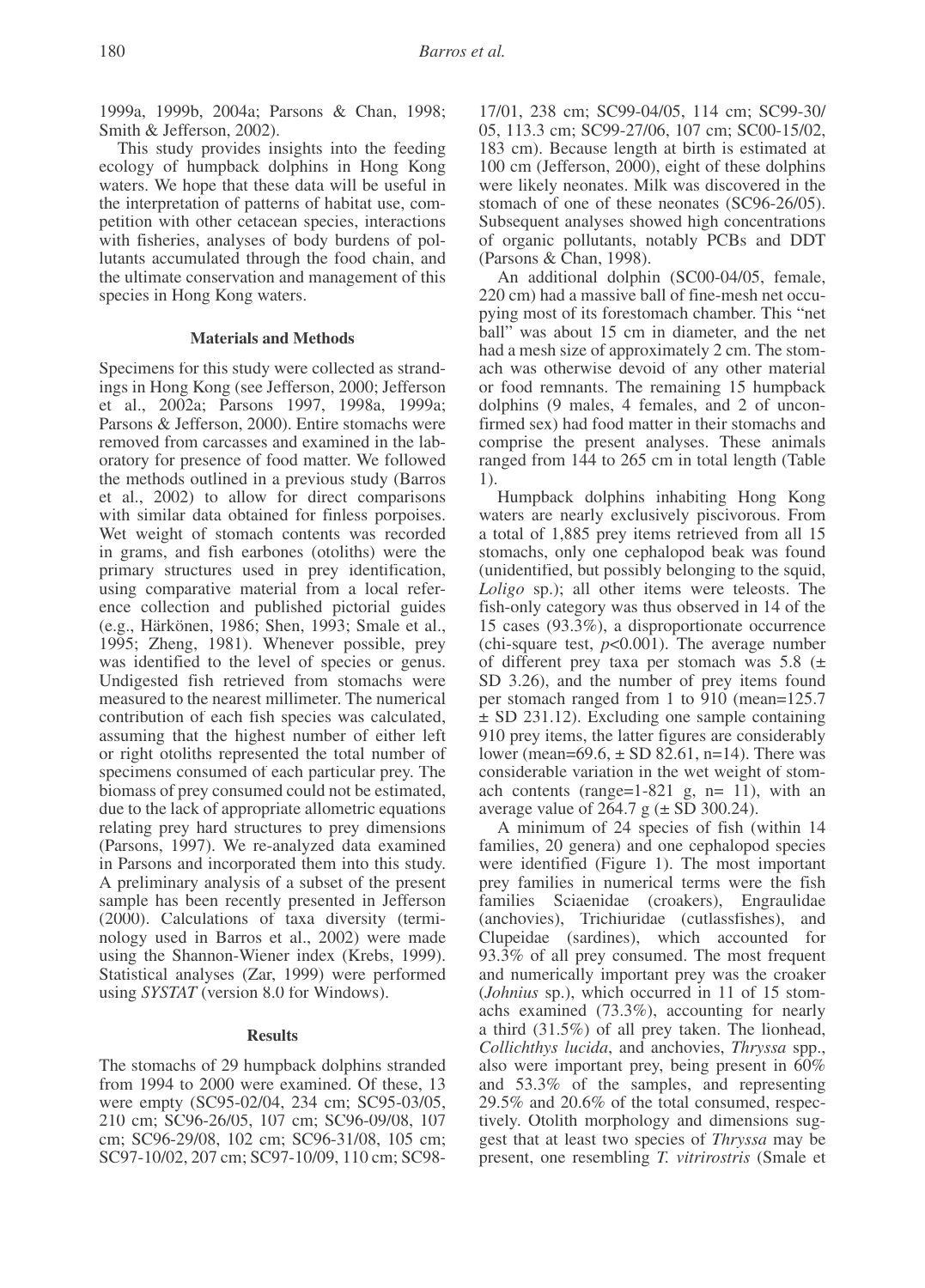| $\sim$<br>3<br>Ì<br>Š<br>l                                                                                        |
|-------------------------------------------------------------------------------------------------------------------|
| l<br>i<br>ł<br>ì<br>¢<br>ļ<br>֖֖ׅׅׅ֧֧֪֪ׅ֖֧֪ׅ֖֧֧֧֚֚֚֚֚֚֚֚֚֚֚֚֚֚֚֚֚֚֚֚֚֚֚֚֚֚֚֚֡֡֡֡֡֡֡֡֓֡֡֡֬֝֓֞֬֓֞֬֓֞֝֬֝֓֞֬֞֝֬֝֬֝֬֝֬ |
| ١<br>į<br>֖֖֖֧֖֧֪֪ׅ֚֚֚֚֚֚֚֚֚֚֚֚֚֚֚֚֚֚֚֚֚֚֚֚֚֚֚֚֚֚֚֚֚֚֬֡֝֝֓֞<br>١<br>l<br>l<br>l                                   |
| ļ<br>$\ddot{\phantom{a}}$<br>֢֖֖֖֖֧֧֚֚֚֚֚֚֚֚֚֚֚֚֚֚֚֚֚֚֚֚֚֚֚֚֚֚֚֚֚֚֚֚֬֕֓֝֓֞֝֓֞<br>l<br>I<br>l<br>l                 |
|                                                                                                                   |
| <b>CANCARD</b><br>$\ddot{\phantom{a}}$                                                                            |
| ¢<br>$\ddot{\phantom{a}}$<br>í<br>ł<br>١<br>١                                                                     |
| í<br>j<br>ï<br>١<br><b>CANADA AND IN</b><br>í                                                                     |
| <br>l                                                                                                             |
|                                                                                                                   |
| l<br>ļ<br>l                                                                                                       |
| ?<br>c<br>I<br>l<br>ı<br>ι                                                                                        |
| l                                                                                                                 |
| ï<br>i<br>Ξ<br>ŗ<br>I<br>l                                                                                        |

|                                        |                                        |                              |                                                     |                            | Wet Weight <sup>3</sup> of                                                 |                        |                            |                                                          | Shannon-                                                                          |
|----------------------------------------|----------------------------------------|------------------------------|-----------------------------------------------------|----------------------------|----------------------------------------------------------------------------|------------------------|----------------------------|----------------------------------------------------------|-----------------------------------------------------------------------------------|
|                                        | Stranding                              |                              | Dolphin length                                      | Carcass decom-             | stomach                                                                    |                        |                            |                                                          | Wiener diversity                                                                  |
| Field #                                | season                                 | Dolphin sex                  | $\binom{cm}{ }$                                     | position code <sup>2</sup> | contents $(g)$                                                             | Prey type <sup>4</sup> | No. prey taxa <sup>5</sup> | No. prey items                                           | index (H)                                                                         |
| SC94-27/01                             | ⋧                                      |                              |                                                     |                            |                                                                            | С н                    |                            |                                                          | $\begin{array}{r} 0.693 \\ 1.795 \\ 1.434 \\ 1.297 \\ 0.173 \\ 0.825 \end{array}$ |
| SC94-28/04°                            |                                        |                              |                                                     |                            |                                                                            |                        |                            |                                                          |                                                                                   |
| SC94-23/12 <sup>6</sup>                | ⋧                                      |                              |                                                     |                            |                                                                            |                        |                            |                                                          |                                                                                   |
| SC95-11/02 <sup>6</sup>                |                                        |                              |                                                     |                            |                                                                            |                        |                            |                                                          |                                                                                   |
| SC95-02/04°                            |                                        | ZZZZZDZ                      |                                                     |                            |                                                                            |                        |                            | $\begin{array}{c} \sim 2.32 \times 10^{-11} \end{array}$ |                                                                                   |
| SC95-03/05                             |                                        |                              |                                                     |                            |                                                                            |                        |                            |                                                          |                                                                                   |
| SC95-28/05 <sup>6</sup>                |                                        |                              |                                                     |                            |                                                                            |                        |                            | $\frac{1}{4}$                                            |                                                                                   |
| SC96-26/05                             |                                        |                              |                                                     |                            |                                                                            |                        |                            | $\mathop{!}\nolimits$                                    |                                                                                   |
| SC96-31/05                             |                                        |                              |                                                     |                            |                                                                            |                        |                            | 284                                                      |                                                                                   |
| SC96-09/08                             |                                        |                              |                                                     |                            |                                                                            |                        |                            | $\frac{1}{2}$                                            |                                                                                   |
| SC96-29/08                             | ઝ                                      |                              |                                                     |                            |                                                                            |                        |                            |                                                          |                                                                                   |
| SC96-31/08                             | $\mathbb{S}_{\mathbb{R}}^{\mathbb{P}}$ |                              |                                                     |                            |                                                                            |                        |                            | $\left\{ \begin{array}{c} 1 \\ 1 \end{array} \right\}$   |                                                                                   |
| SC97-10/02                             |                                        |                              |                                                     |                            |                                                                            |                        |                            |                                                          |                                                                                   |
| SC97-27/03                             | $S_{\rm P}$                            |                              |                                                     |                            |                                                                            |                        |                            |                                                          |                                                                                   |
| SC97-31/5B                             |                                        |                              |                                                     |                            |                                                                            |                        |                            |                                                          |                                                                                   |
| SC97-03/09                             | $\mathop{\mathrm{Sp}}\nolimits$        |                              |                                                     |                            |                                                                            |                        |                            | 1250                                                     | $\frac{1}{1}$ : 1.300<br>1.300<br>1.300                                           |
| SC97-10/09                             | $E^a$                                  |                              |                                                     |                            |                                                                            |                        |                            | $\bar{1}$                                                | $\frac{1}{3}$                                                                     |
| SC98-17/01                             |                                        |                              |                                                     |                            |                                                                            |                        |                            |                                                          |                                                                                   |
| SC98-17/04                             |                                        |                              |                                                     |                            |                                                                            |                        |                            |                                                          |                                                                                   |
| SC98-07/08                             | $_{\rm qS}^{\rm pp}$                   | <b>NEXXXFEXXDXXXXFDEXFXF</b> |                                                     |                            |                                                                            |                        |                            | $\frac{1}{20}$                                           | $\frac{1}{0.394}$                                                                 |
| SC99-04/0                              | <b>Sep</b>                             |                              |                                                     |                            |                                                                            |                        |                            | $\frac{1}{4}$                                            |                                                                                   |
| SC99-30/05                             |                                        |                              |                                                     |                            |                                                                            |                        |                            |                                                          |                                                                                   |
| SC99-03/06                             |                                        |                              |                                                     |                            |                                                                            |                        |                            | $1 - 1880$                                               | $0.000$<br>$0.974$<br>$1.934$<br>$1.011$                                          |
| SC99-27/06                             | $\mathbf{s}$ u                         |                              |                                                     |                            |                                                                            |                        |                            |                                                          |                                                                                   |
| SC99-16/07                             | $S_{\rm u}$                            |                              |                                                     |                            |                                                                            |                        |                            |                                                          |                                                                                   |
| SC99-24/12                             | ⋗                                      |                              |                                                     |                            |                                                                            |                        |                            |                                                          |                                                                                   |
| SC00-14/02                             | ⋗                                      |                              |                                                     |                            |                                                                            |                        |                            |                                                          |                                                                                   |
| SC00-15/02                             | ⋧                                      |                              |                                                     |                            |                                                                            |                        |                            |                                                          |                                                                                   |
| SC00-04/05                             |                                        |                              |                                                     |                            |                                                                            |                        |                            |                                                          |                                                                                   |
| I Fall Fall / Cast Middle Middle Colla |                                        | ć                            | $\mathcal{L} = \mathcal{M}$ and $M_{\text{out}}$ ). |                            | $\begin{array}{c} \n\bullet \\ \bullet \\ \bullet \\ \bullet\n\end{array}$ |                        |                            |                                                          |                                                                                   |

Fa= Fall (Sept.-Nov.), W= Winter (Dec.-Feb.), Sp= Spring (March-May), Su= Summer (June-Aug.).  $22$  = fresh; 3= moderately decomposed; 4= advanced decomposition

 $B =$  stomach empty

F= Fish, C= Cephalopod, K= Crustacean

<sup>5</sup> Lowest taxonomic level (See text for details.)

<sup>6</sup> Samples from Parsons (1997)

<sup>7</sup>Suspected fisheries' by-catches

<sup>8</sup> Milk remains

<sup>9</sup>Mass of fishing net occupied most of forestomach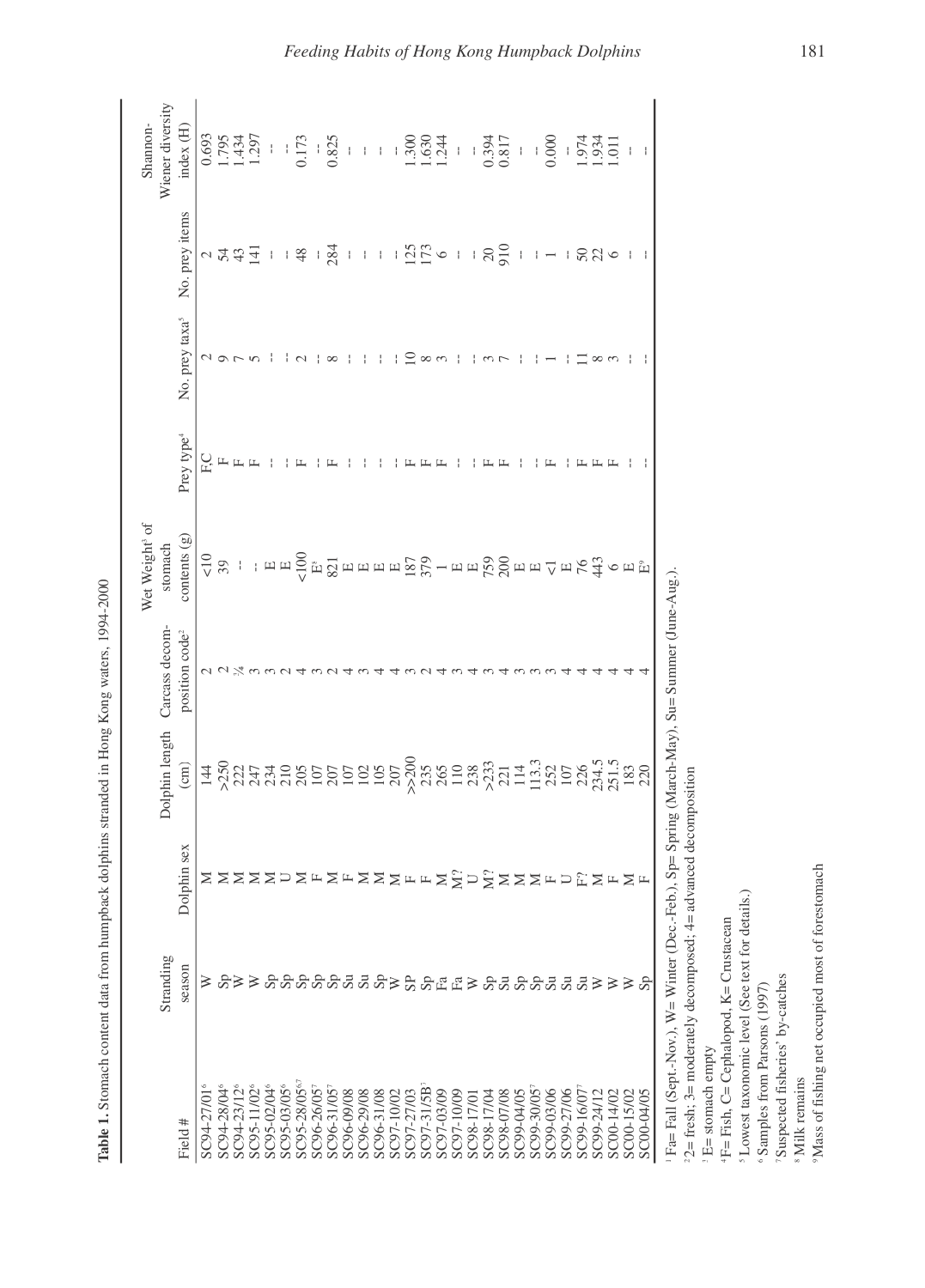Barros et al.



Figure 1. Prey of Indo-Pacific humpback dolphins (n=15 stomachs with prey remains) from Hong Kong waters. Presented in decreasing order of frequency of occurrence. Only prey species represented by ten or more individuals are shown.

al., 1995), seen in samples of humpback dolphins from South Africa (Barros & Cockcroft, 1999). The cutlassfish (hairtail), Trichiurus sp., followed by the sea catfish, *Arius* sp.; the large yellow croaker, *Pseudosciaena crocea*; and the mullet, *Mugil* sp., occurred in 5 and 4 of the 15 samples, respectively. The numerical contribution of Johnius sp., Collichthys lucida, Thryssa spp., and Trichiurus sp. amounted to nearly 87% (1,634 of 1,885) of all observed prey. In addition, they often occurred in large numbers in each stomach [e.g., Johnius: 46 specimens [dolphin, SC95-28/05], 479 specimens [dolphin, SC98-07/08]; Thryssa: 38 [SC95-11/02], 104 [SC97-31/5B], and 221 [SC96-31/05]; Collichthys: 22 [SC94-23/12], 40 [SC97-31/5B], 70 [SC97-27/03], and 409 [SC98-07/08]), suggesting they might have been taken when forming schools.

Most of the undigested fish were retrieved from a single stomach (SC96-31/05) and measured: *Trichiurus* sp.: 21.8 cm  $\pm$  4.8 SD (range: 12-31) cm, n=48); Thryssa sp.: 8.3 cm  $\pm$  1.1 (range: 7.5-9) cm,  $n=2$ ); and *Collichthys lucida*: 9.0 cm  $(n=1)$ . Sea catfish (Arius sp.) typically were represented in dolphin stomachs by their lapilli otoliths (the largest of the three pairs in this group, as opposed to the sagittal otoliths of other fish species (Gregory, 2002, p. 199; Rojo, 1991, p. 102); however, in one case (SC98-17/01), a total of 50 dorsal and pectoral spines (Figure 2) were also retrieved.

These spines were on average 44.5 mm long  $(\pm$ 4.1 SD, range: 34-52 mm, n=48).

The seasonality of humpback dolphin dietary consumption is shown in Tables 2 and 3. Sample sizes were too small for any statistical analyses. Due to the considerable variability in these data, no obvious trends related to seasonality could be detected; however, the most important prey (Johnius, Collichthys, Thryssa, Trichiurus) were consumed in nearly all seasons (a single sample was available during fall). Interestingly, croakers (*Johnius*) and anchovies (*Thryssa*) were present in nearly all dolphins examined during the spring.

Considerably more male dolphins  $(n=9)$  had stomachs with contents than female dolphins  $(n=4)$  (Table 4), but sample sizes were too small for statistical analyses. Although males seem to prey on more items and to strand with more food matter in their stomachs, there was considerable variation associated with those data. Important prey species were represented in similar proportions in male and female humpback dolphin stomachs (Table 5).

At least six of the samples analyzed were suspected to have resulted from fisheries' by-catches (Table 1). Using evidence gathered at necropsies (net marks; presence of undigested fish remains in stomachs, which was suggestive of a recent meal) and circumstantial observations of free-swimming behavior of a known animal around trawlers several days prior to death, Jefferson (2000)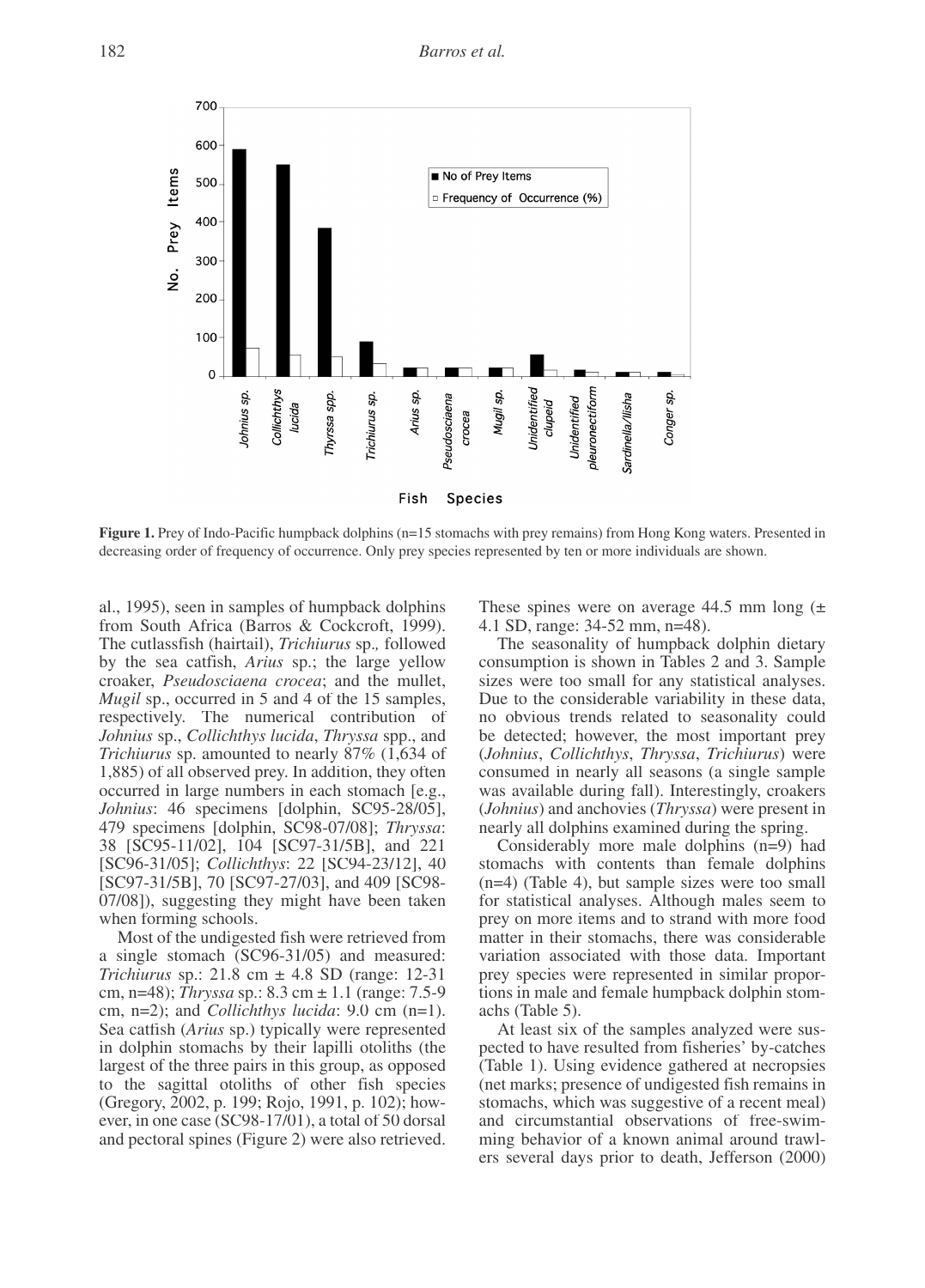

Figure 2. Catfish spines retrieved from the stomach of a humpback dolphin from Hong Kong

speculated that two of these dolphins (SC95-31/ 05 and SC96-31/05) could have been caught in pair trawl nets. These dolphins had moderate to full stomachs  $(293.4 \text{ g} \pm 327.12)$ , range: 76-821 g), and had preyed on Johnius and Collichthys lucida in large numbers.

# **Discussion**

Feeding Associated with Estuaries Humpback dolphins off Hong Kong appear to rely almost exclusively on fish for food. Important prey included bottom-dwelling species (e.g., catfish, sciaenid croakers), as well as typically pelagic groups (e.g., anchovies, cutlassfishes, sardines). Many of these prey are associated with the productive waters of estuaries and are found in large shoals (Smith & Heemstra, 1986; Van der

|  |  | Table 2. Seasonality of stomach contents from Hong Kong humpback dolphins, 1994-2000 |
|--|--|--------------------------------------------------------------------------------------|
|  |  |                                                                                      |

| Stranding season | Mean $(\pm SD)$<br>prey taxa | Mean $(\pm SD)$<br>prey items | Mean wet weight<br>$(\pm SD)$ of contents (g) | Mean $(\pm SD)$ H | Sample size |
|------------------|------------------------------|-------------------------------|-----------------------------------------------|-------------------|-------------|
| Spring           | $6.7 \pm 3.3$                | $117.3 \pm 99.2$              | $437.0 \pm 344.7^2$                           | $1.0 \pm 0.5$     |             |
| Summer           | $6.3 \pm 5.0$                | $320.3 \pm 511.3$             | $92.3 \pm 100.5$                              | $0.9 \pm 0.7$     |             |
| Fall             | 3.0                          | 6.0                           | 1.0                                           | $1.2 \pm 1.0$     |             |
| Winter           | $5.0 \pm 2.5$                | $42.8 \pm 57.2$               | $224.5 \pm 309.0^3$                           | 1.3               |             |

<sup>1</sup> Spring = March-May, Summer = June-August, Fall = September-November, Winter = December-February  $2 n=5$ 

 $3n=2$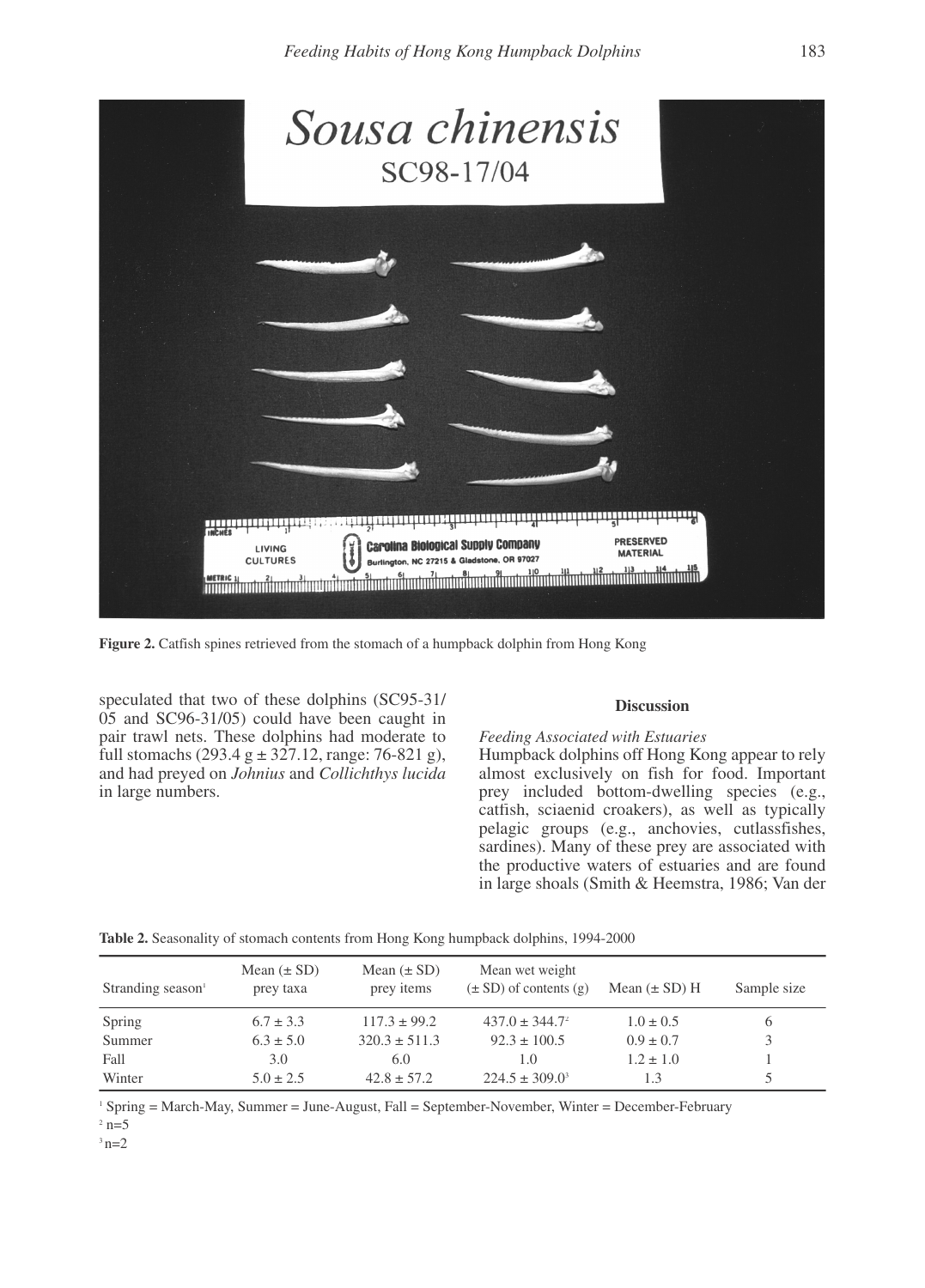Season Winter  $(n=5)$ Spring  $(n=6)$ Summer  $(n=3)$ Fall  $(n=1)$ Prey N.F.O.  $(\% )$  $N.F.O. (%)$  $N.F.O. (%)$  $N.F.O. (%)$  $\overline{J}$ *ohnius* sp.  $\Delta$ 60  $\overline{94}$  $100$ 496 67  $\overline{a}$ Collichthys lucida 34  $80$ 111 50  $409$  $33$ 

 $332$ 

52

Table 3. Seasonality of important prey species consumed by Hong Kong humpback dolphins, 1994-2000

Table 4. Stomach content data of male and female humpback dolphins from Hong Kong, 1994-2000

60

20

| Dolphin sex | Mean no. $(\pm SD)$<br>of prey taxa | Mean no. $(\pm SD)$<br>of prey items | Mean $(\pm SD)$ wet<br>weight of<br>contents $(g)$ | Mean $(\pm SD)$ H  | Sample size |
|-------------|-------------------------------------|--------------------------------------|----------------------------------------------------|--------------------|-------------|
| Male        | $5.7 \pm 2.7$                       | $167.8 \pm 292.2$                    | $296.1 \pm 268.7$                                  | $1.1 \pm s.d. 1.4$ |             |
| Female      | $5.5 \pm 4.2$                       | $76.3 \pm 86.3$                      | $143.3 \pm 179.4$                                  | $1.0 \pm$ s.d. 0.7 | 4           |

 $83$ 

33

 $n = 7$ 

Table 5. Important prey species consumed by male and female humpback dolphins from Hong Kong

44

38

|                     |                                 |    | Dolphins                        |    |  |
|---------------------|---------------------------------|----|---------------------------------|----|--|
| Prey                | Males $(n=9)$<br>N.F.O. $(\% )$ |    | Females $(n=4)$<br>$N.F.O.$ (%) |    |  |
| Johnius sp.         | 532                             | 67 | 44                              | 75 |  |
| Collichthys lucida  | 446                             | 78 | 110                             | 50 |  |
| <i>Thryssa</i> spp. | 280                             | 67 | 108                             | 75 |  |
| Trichiurus sp.      | 88                              | 33 | 4                               | 25 |  |

Elst, 1981). Parsons (1998b) noted dolphins often feed at or near seawater/freshwater mixing zones in the North Lantau area. Thryssa vitrirostris, Collichthys lucida, Johnius belengerii, Trichiurus *haumela*, and *T. brevis* were among the estuarine species contributing to the main fishery resources of the Pearl River Estuary during trawls (Li et al., 2000). Johnius belengerii<sup>1</sup> is a demersal fish with a preference for fine sediment of bays and estuaries (Lee, 1993; Wang et al., 1994; Zhang, 1996). Thryssa, Johnius, and Collichthys are all considered "small estuarine species," generally reaching about 20 cm in length (Anonymous, 1997a; Li et al., 2000). The preference for sci*denid* croakers, mullet, anchovies, sardines, and porgies (Sparidae), among others, was noted in several feeding studies of humpback dolphins throughout their range (Salm, 1991, in Baldwin, Collins, Van Waerebeek, & Minton, 2004; Barros & Cockcroft, 1991, 1999; Burton, 1964; Jefferson, 2000; Parsons, 1997; Robineau & Rose, 1984; Ross, 1984; Saayman & Tayler, 1979; Wang &

Sun, 1982; Wang, 1995). Stocks of at least a few of the prey species of humpback dolphins (e.g., Collichthys lucida, Trichiurus lepturus, and the large yellow croaker, Pseudosciaena crocea) may have been subjected to heavy exploitation by the fisheries operating in Hong Kong (Anonymous, 1997b; He & Li, 1988; Huang & Walters, 1983; Lin. 1987).

33

67

 $\mathbb{R}^2$ 

 $13$ 

5

Finding catfish as prey of humpback dolphins is of particular interest. These are bottom-dwelling species possessing dangerous, hard-fin spines covered by a venomous mucus, capable of inflicting painful lacerating wounds (Smith & Heemstra, 1986). Perforation of stomach chambers and adjacent organs by sea catfish (Arius felis, Bagre marinus) spines has been implicated in the death of several bottlenose dolphins in Mexico and Florida (Barros & Odell, 1995; Gallo & Hugentobler, 1986).

# Seasonality and Sex Differences in Prey Consumption

Dietary differences between the sexes and among seasons could not be addressed due to small sample sizes and large variability in these data. Seasonal shifts in dolphin distribution and abundance in North Lantau waters have been documented (Jefferson, 2000; Jefferson & Leatherwood, 1997; Jefferson et al., 2002b; Parsons, 1998b). Li et al. (2000) observed seasonal variation in species

Thryssa spp.

Trichiurus sp.

<sup>&</sup>lt;sup>1</sup> The taxonomic status of this croaker has been recently questioned by Sasaki (1990), who re-assigned it to J. grypotus.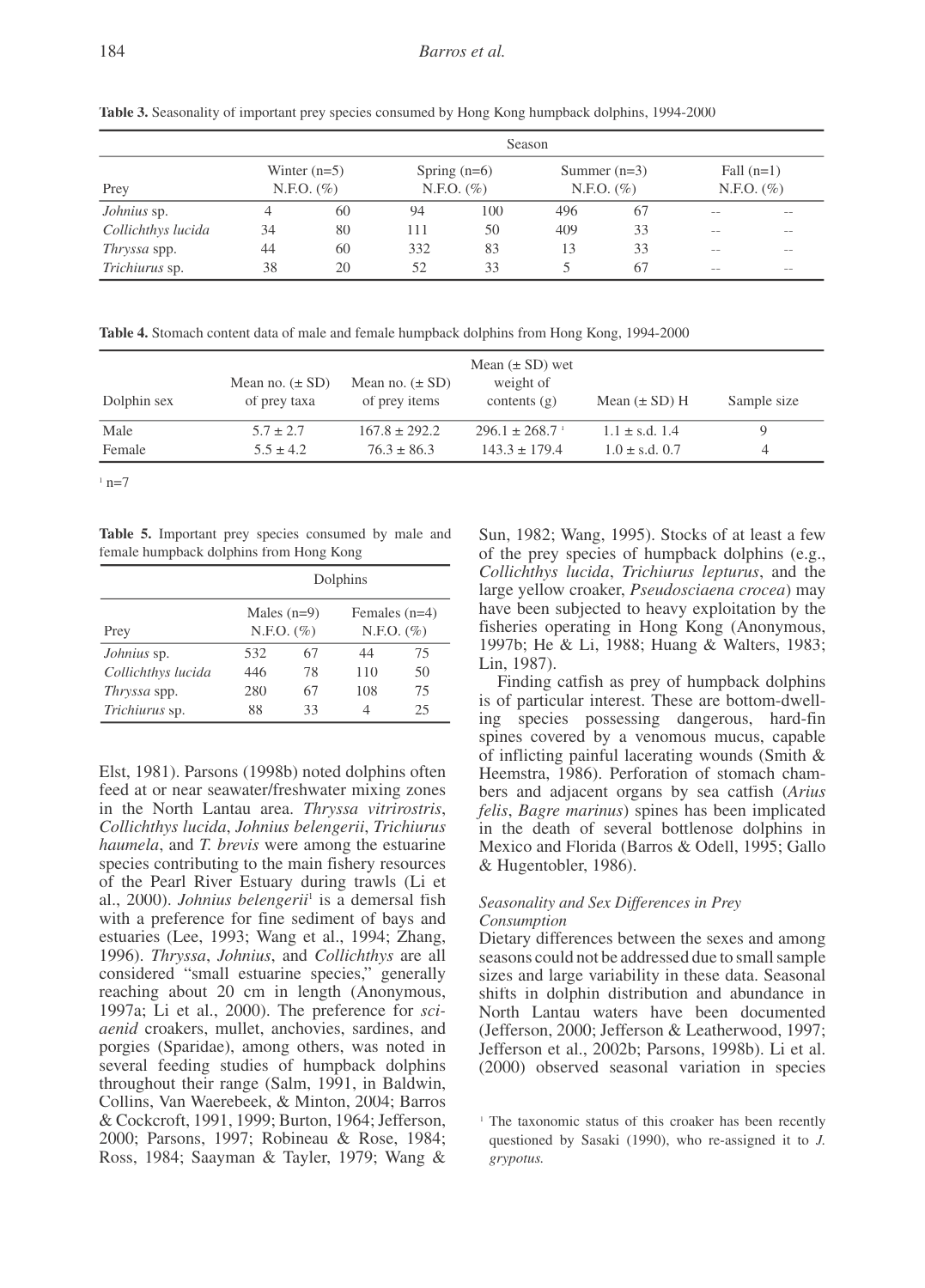composition of both pelagic and demersal fishes in waters of the Pearl River Estuary. Data from Hong Kong fishery assessments (Anonymous, 1997b) also suggested seasonal abundance of fisheries resources for all gear types (i.e., trawl, gill net, purse-seine) surveyed. Wang (1985) noted differences in the abundance of sciaenid croakers off Zhejiang related to spawning migrations and changes in water temperature. If dolphin distribution patterns reflect those of their preferred prey, their diet should vary accordingly. As with the lack of seasonality in finless porpoise data (Barros et al., 2002), a larger sample size is needed to properly examine trends in diet related to gender and seasons.

# Interactions with Fisheries

Evidence of mortality due to interactions with fisheries has been reported for both humpback dolphins and finless porpoises in Hong Kong (Jefferson, 2000: Jefferson et al., 2002a; Parsons, 1997; Parsons & Jefferson, 2000). Finding a fishing net in the stomach of a dolphin (SC00-04/05) suggests that the magnitude of such mortality could be higher, as evidence of interactions with fisheries can be difficult to detect in extremely decomposed carcasses, as was the case for this and many of the other dolphins in this study (Table 1). It is, therefore, possible that a larger portion of the samples represented fisheries-related mortality and could not be identified as such. Two suspected trawler by-caught dolphins (SC96-31/05 and SC97-31/5B; see Parsons & Jefferson, 2000) had undigested fish remains and near full stomachs, in addition to large numbers of prey species (Johnius, Collichthys lucida) typically caught by trawlers (see discussion below).

Humpback dolphins have been observed in close association with pair trawlers (Jefferson, 2000; Leatherwood & Jefferson, 1997; Parsons, 1997, 1998b). Pair trawling is the most important method of fishing in Hong Kong. Fish survey assessments (Anonymous, 1997b) identified 188 species of fish, 32 species of crustaceans, and 20 species of mollusks (including squid, cuttlefishes, and octopus) captured in trawl operations. In western Hong Kong waters, an important area for the distribution of humpback dolphins (Jefferson, 2000; Parsons, 1998b), the highest biomasses in the catches of trawls were recorded for croakers (Collichthys lucida, Johnius belengerii), shrimp (Penaeidae), gobies (Gobiidae), rabbit fish (Siganidae) and cardinal fishes (Apogonidae). Although dolphins consume croakers, other abundant species retrieved from the trawls (e.g., cardinal fishes, shrimp, cephalopods, and other invertebrates) are nearly absent from their diet. We present the following arguments for possible explanations of this apparent contradiction: (1) not all humpback dolphins have been observed to feed behind pair trawlers. In fact, some of the known animals (from photo-identification efforts) have never been observed doing so (Jefferson, 2000). It is possible that this specialized feeding technique is used by only part of the population; (2) pair trawlers operate both in mid-water and on the sea floor in shallow waters. It is not known if dolphins feed on the fish caught in the net, the fish that are stirred up by bottom trawling, or those that escape the nets. Thus, even those animals that do feed behind trawlers may not necessarily consume the same prey species as caught by the trawlers; or (3) pair trawling is a fairly seasonal and localized fishing operation in Hong Kong, occurring primarily in western waters, and this type of fishing operation has decreased dramatically in recent years.

In Moreton Bay, Australia, Corkeron et al. (1990) studied bottlenose dolphins feeding behind prawn trawlers (shrimp boats). They noticed that, whereas dolphins had access to a variety of food items, many of them were selective in their choice of food. Analyses of stomach contents of two dolphins entangled in trawl nets revealed that, in addition to several fish species, they also consumed squid (*Loligo* spp.) and small crabs (Polydactylus plebejus)—common organisms in the by-catch of trawlers. Curiously enough, finless porpoises in Hong Kong waters have shown prey composition suggestive of feeding in association with trawlers (Barros et al., 2002), in addition to the presence of undigested fish, squid, and shrimp in their stomachs. Because this behavior is far less documented for Hong Kong finless porpoises than for humpback dolphins (Jefferson  $\&$  Braulik, 1999; Jefferson et al., 2002b; Parsons, 1997; Parsons & Wang, 1998; also see Torey, 2000, for anecdotal data collected through interviews with local fishermen), we suspect that porpoises may be more difficult to detect than dolphins when following pair trawlers (Barros et al., 2002).

### Interspecific Competition with Other Cetaceans

Because humpback dolphins and finless porpoises share demersal and pelagic prey species (e.g., Collichthys, Thryssa, Trichiurus), they present some degree of dietary overlap in Hong Kong waters. Comparisons with similar dietary data obtained for finless porpoises (Barros et al., 2002) indicate, however, that humpback dolphins consume primarily fish, whereas finless porpoises prey disproportionately on cephalopods (chi-square test,  $p<0.001$ ). In addition, humpback dolphins appear to strand with more food in their stomachs than do finless porpoises (two-sample *t*-test,  $p<0.01$ ), possibly a result of the larger body sizes they attain. There were, however, no differences in prey richness and taxa diversity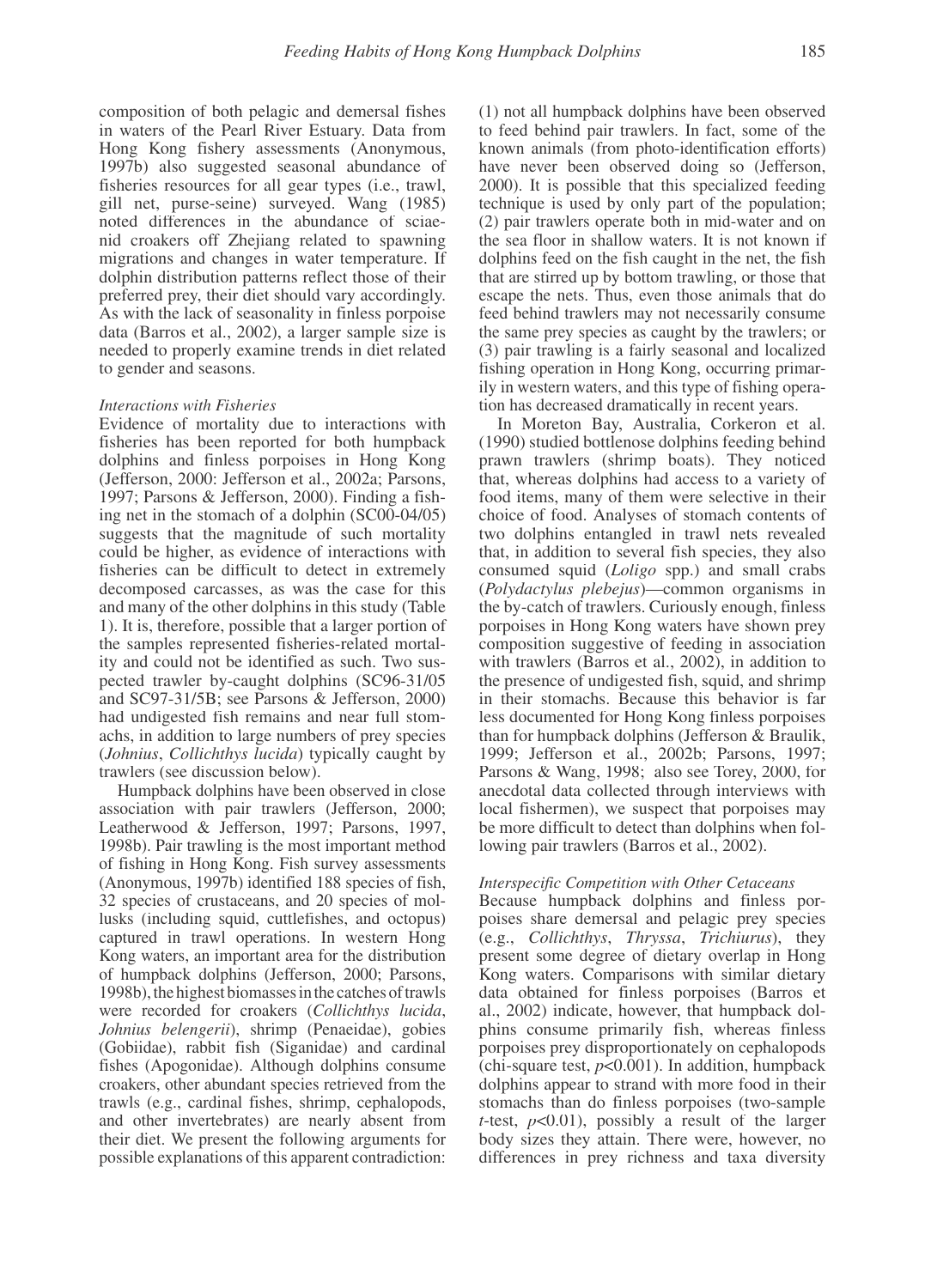$(H)$  between the two species (two-sample *t*-test,  $p>0.05$ ) (finless porpoise data from Barros et al., 2002; humpback dolphin data from this study).

Because humpback dolphins prefer murky, brackish waters of estuaries, and finless porpoises occur more frequently in clear, more saline and colder waters (Jefferson, 2000; Jefferson & Braulik, 1999; Jefferson et al., 2002b; Parsons, 1998b), we suspect that spatial segregation may largely alleviate interspecific competition. Where the distribution of humpback dolphins overlaps finless porpoises, they show temporal segregation in habitat use (Parsons, 1998b). These results are remarkably similar to those obtained for bottlenose and humpback dolphins co-occurring off South Africa (Barros & Cockcroft, 1999). In that area, the two species show substantial dietary overlap (31 prey species are shared, primarily grunts, croakers, and anchovies), but spatial segregation and behavioral displacement were thought to explain, at least in part, how they are able to share the habitats they occupy. Those authors speculated that humpback dolphins may explore the "acoustic visibility" of their preferred prey, well-known sound producers of estuaries (Fish & Mowbray, 1970; Pilleri et al., 1982; Tavolga, 1977; Zbinden et al., 1977).

Humpback dolphins and finless porpoises are the only "resident" cetacean species in Hong Kong (Jefferson, 2000; Jefferson & Braulik, 1999; Parsons, 1997). They are also the two most abundant species in the stranding records, bottlenose dolphins being a distant third among some twelve different species recorded for Hong Kong (Parsons, 1998c). Bottlenose dolphins occasionally venture into shallow, nearshore waters, and in the process often feed on more neritic prey (Barros et al., 2000). Among these three cetacean species, finless porpoises show intermediate spatial distribution and habitat use around Hong Kong, as humpback dolphins are generally found in estuarine waters and bottlenose dolphins are typically found offshore. Not surprisingly, finless porpoises show overlap in prey consumed with both humpback and bottlenose dolphins (13 and 8) species are shared, respectively), suggesting they may compete in very nearshore (e.g., estuaries) and deeper (e.g., outer continental shelf) habitats. The cutlassfish (Trichiurus) is consumed by humpback dolphins (this study), finless porpoises (Barros et al., 2002), and bottlenose dolphins (Barros et al., 2000), implying they may constitute an important resource for resident and transient cetaceans occurring in Hong Kong waters.

With the continuation of the stranding program in Hong Kong, and the development of an onboard fishery observer program, we hope to elucidate the intricate relationships between Hong Kong cetaceans and pair trawlers. For future studies, we recommend applying the techniques of stable isotopes and fatty acid signatures (using tissues obtained from free-ranging animals through biopsy darting) to address aspects of trophic ecology, habitat use, and resource partitioning among these animals. As more detailed dietary data on humpback dolphins and finless porpoises become available, studies correlating the contaminant burdens of Hong Kong cetaceans (e.g., Jefferson et al., 2000a; Minh et al., 1999; Parsons 1998a, 1999a: Parsons & Chan, 1998) to that of their preferred prey, as well as the monitoring of resulting impacts, are of particular importance to the health, conservation, and management of the local populations of these cetaceans.

## **Acknowledgments**

This study was funded by the Hong Kong Agriculture, Fisheries and Conservation Department. We thank Ocean Park, the Ocean Park Conservation Foundation, Sea World Orlando, Hubbs-Sea World Research Institute, and Mote Marine Laboratory for providing logistical support for data collection and analyses. We acknowledge Mientje Torey, Lawman Law, Samuel Hung, Erica Bressan, Isabel Beasley, and several others for their assistance with dolphin necropsies and the collection and shipment of samples. Mientie Torey was particularly helpful in securing samples from local fish markets during NBB's visit to Hong Kong. We thank Steve Clark for his prompt assistance with data analyses. This manuscript was improved by the comments of Dr. Jeanette Thomas and an anonymous reviewer.

## **Literature Cited**

- Anonymous. (1997a). Fishbase 97 CD-ROM. Manilla: **ICLARM.**
- Anonymous. (1997b). Fisheries resources and fishing operations in Hong Kong waters. Draft Final Report to the Agriculture & Fisheries Department, Hong Kong. 216 pp.
- Baldwin, R. M., Collins, M., Van Waerebeek, K., & Minton, G. (2004). The Indo-Pacific humpback dolphin of the Arabian region: A status review. Aquatic Mammals, 30(1), 111-124.
- Barros, N. B., & Cockcroft, V. G. (1991). Prey of humpback dolphins (Sousa plumbea) stranded in eastern Cape Province, South Africa. Aquatic Mammals, 17, 134-136.
- Barros, N. B., & Cockcroft, V. G. (1999). Prey resource partitioning between Indo-Pacific humpback dolphins (Sousa chinensis) and bottlenose dolphins (Tursiops truncatus) off South Africa: Competitive exclusion or mutual tolerance? In 13<sup>th</sup> Biennial Conference on the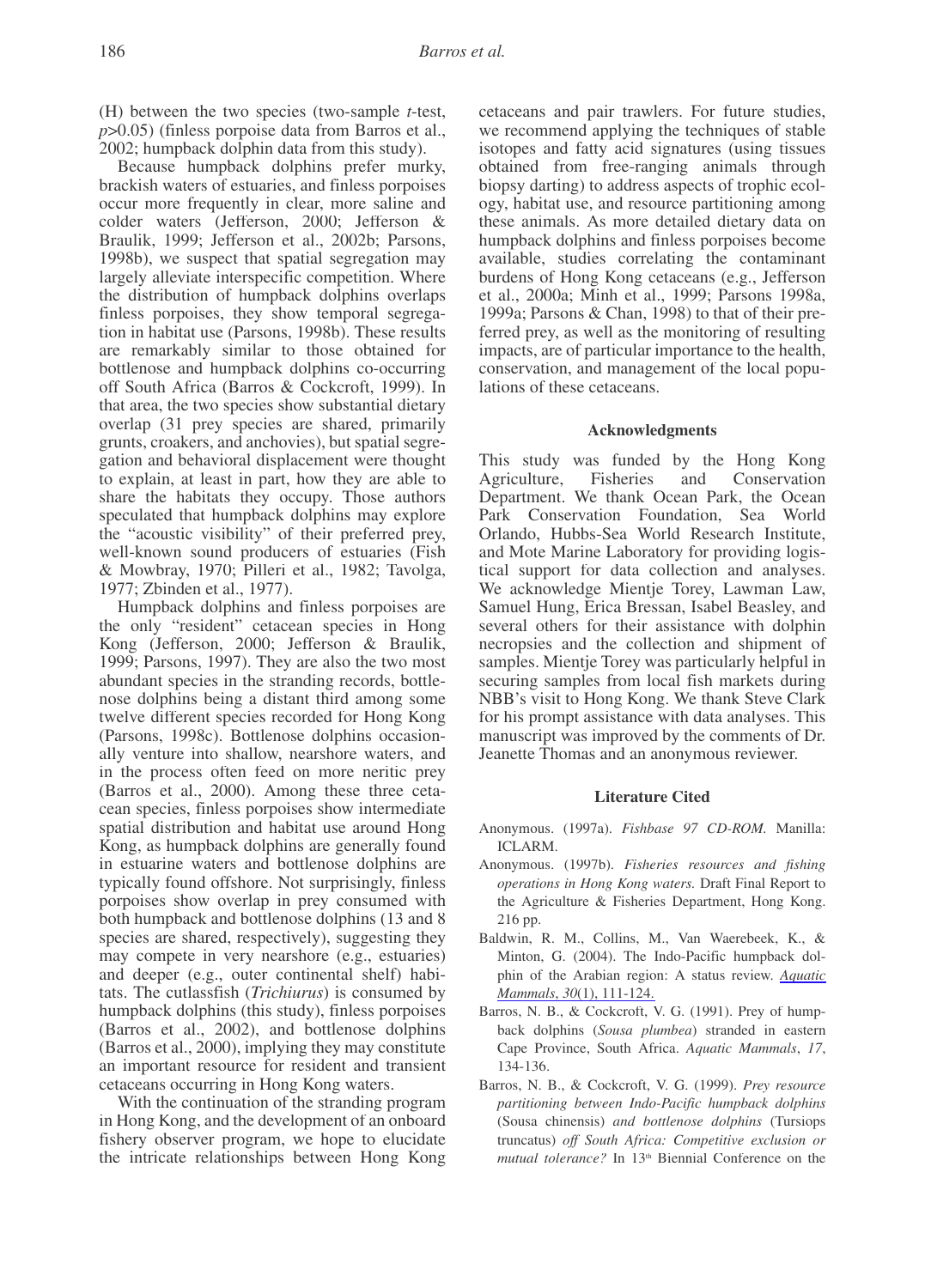Biology of Marine Mammals, November 28-December 3, Maui, Hawaii.

- Barros, N. B., & Odell, D. K. (1995). Prey-induced mortality in coastal bottlenose dolphins from the southeastern United States (Abstract). 20<sup>th</sup> Reunión Internacional para el Estudio de los Mamíferos Marinos, April 18-22, La Paz. B.C.S., Mexico.
- Barros, N. B., Parsons, E. C. M., & Jefferson, T. A. (2000). Prev of offshore bottlenose dolphins from the South China Sea. Aquatic Mammals, 26(1), 2-6.
- Barros, N. B., Jefferson, T. A., & Parsons, E. C. M. (2002). Food habits of finless porpoises (Neophocaena phocaenoides) in Hong Kong waters. Raffles Bulletin of Zoology, Supplement, 10, 115-123.
- Burton, J. (1964). The grey dolphins of Djibouti Harbor. Animals, 3, 414-416.
- Corkeron, P. J. (1990). Aspects of the behavioral ecology of inshore dolphins Tursiops truncatus and Sousa chinensis in Moreton Bay, Australia. In S. Leatherwood & R. R. Reeves (Eds.), The bottlenose dolphin (pp. 285-294). San Diego: Academic Press.
- Corkeron, P. J., Bryden, M. M., & Hedstrom, K. E. (1990). Feeding by bottlenose dolphins in association with trawling operations in Moreton Bay, Australia. In S. Leatherwood & R. R. Reeves (Eds.), The bottlenose dolphin (pp. 329-336). San Diego: Academic Press.
- Fish, M. P., & Mowbray, W. H. (1970). Sounds of Western North Atlantic fishes: A reference file for underwater biological sounds. Baltimore: Johns Hopkins Press.
- Gallo, R. J. P., & Hugentobler, H. (1986). Un caso de muerte de tonina (Tursiops truncatus) por ingestión de bagre (Bagre marinus). Veterinaria, 17, 213-214.
- Gregory, W. K. (2002). Fish skulls: A study of the evolution of natural mechanisms. Malabar: Krieger Publishing Company. 481 pp.
- Härkönen, T. (1986). Guide to the otoliths of the bony fish of the Northeast Atlantic. Hellerrup, Denmark: Danbiu ApS. Biological Consultants. 256 pp.
- He, B., & Li, H. (1988). Stock assessment of Collichthys lucidus in the Pearl River Estuary. Journal of Fisheries of China, 12, 125-134.
- Huang, B., & Walters, C. J. (1983). Cohort analysis and population dynamics of large yellow croaker in the China Sea. North American Journal of Fisheries Management, 3, 295-305.
- Jefferson, T. A. (2000). Population biology of the Indo-Pacific hump-backed dolphin in Hong Kong waters. Wildlife Monographs, 144, 1-65.
- Jefferson, T. A., & Braulik, G. T. (1999). Preliminary report on the ecology of the finless porpoise in Hong Kong waters. IBI Reports, 9, 41-54.
- Jefferson, T. A., Curry, B. E., & Kinoshita, R. (2002a). Mortality and morbidity of Hong Kong finless porpoises, with emphasis on the role of environmental contaminants. Raffles Bulletin of Zoology, Supplement, 10, 161-171.
- Jefferson, T. A., Hung, S. K., Law, L., Torey, M., & Tregenza, N. (2002b). Distribution and abundance of

finless porpoises in waters of Hong Kong and adjacent areas of China. Raffles Bulletin of Zoology, Supplement,  $10.43 - 55$ 

- Jefferson, T. A., & Karczmarski, L. (2001). Sousa chinensis. Mammalian Species, 655, 1-9.
- Jefferson, T. A., & Leatherwood, S. (1997). Distribution and abundance of Indo-Pacific hump-backed dolphins (Sousa chinensis, Osbeck, 1765) in Hong Kong waters. Asian Marine Biology, 14, 93-110.
- Karczmarski, L. (1996). Ecological studies of humpback dolphins Sousa chinensis in the Algoa Bay region, eastern Cape, South Africa, Ph.D. dissertation, University of Port Elizabeth, Port Elizabeth, South Africa. 202 pp.
- Krebs, C. J. (1999). Ecological methodology. Menlo Park, CA: Addison Wesley Longman, Inc. 620 pp.
- Leatherwood, S., & Jefferson., T. A. (1997). Dolphins and development in Hong Kong: A case study in conflict. IBI Reports, 7, 57-69.
- Lee, T. W. (1993). The demersal fishes of Asan Bay. 3. Spatial variation in abundance and species composition. Bulletin of the Korean Fisheries Society, 26, 438-445. (In Korean, English Abstract).
- Li, Y., Chen, G., & Sun, D. (2000). Analysis of the composition of fishes in the Pearl River estuarine waters. Journal of Fisheries of China, 24, 312-317. (In Chinese, English Abstract).
- Lin, X. (1987). Biological characteristics and resources status of three main commercial fishes in offshore waters of China. Journal of Fisheries of China, 11, 187-194.
- Minh, T. B., Watanabe, M., Nakata, H., Tanabe, S., & Jefferson, T. A. (1999). Contamination by persistent organochlorines in small cetaceans from Hong Kong coastal waters. Marine Pollution Bulletin, 39, 383-392.
- Parsons, E. C. M. (1997). Hong Kong's cetaceans: The biology, ecology and behaviour of Sousa chinensis and Neophocaena phocaenoides. Ph.D. dissertation, University of Hong Kong, Pokfulam, Hong Kong. 257 pp.
- Parsons, E. C. M. (1998a). Trace metal pollution in Hong Kong: Implications for the health of Hong Kong's Indo-Pacific hump-backed dolphins (Sousa chinensis). Science of Total Environment, 214, 175-184.
- Parsons, E. C. M. (1998b). The behaviour of Hong Kong's resident cetaceans: The Indo-Pacific hump-backed dolphins and the finless porpoise. Aquatic Mammals,  $24(1), 91-110.$
- Parsons, E. C. M. (1998c). Stranding of small cetaceans in Hong Kong territorial waters. Journal of the Marine Biological Association of the United Kingdom, 78, 1039-1042.
- Parsons, E. C. M. (1999a). Trace metal concentrations in tissues of cetaceans from Hong Kong's territorial waters. Environmental Conservation, 26, 30-40.
- Parsons, E. C. M. (1999b). Trace element concentrations in whole fish from North Lantau waters, Hong Kong. ICES Journal of Marine Sciences, 56, 791-794.